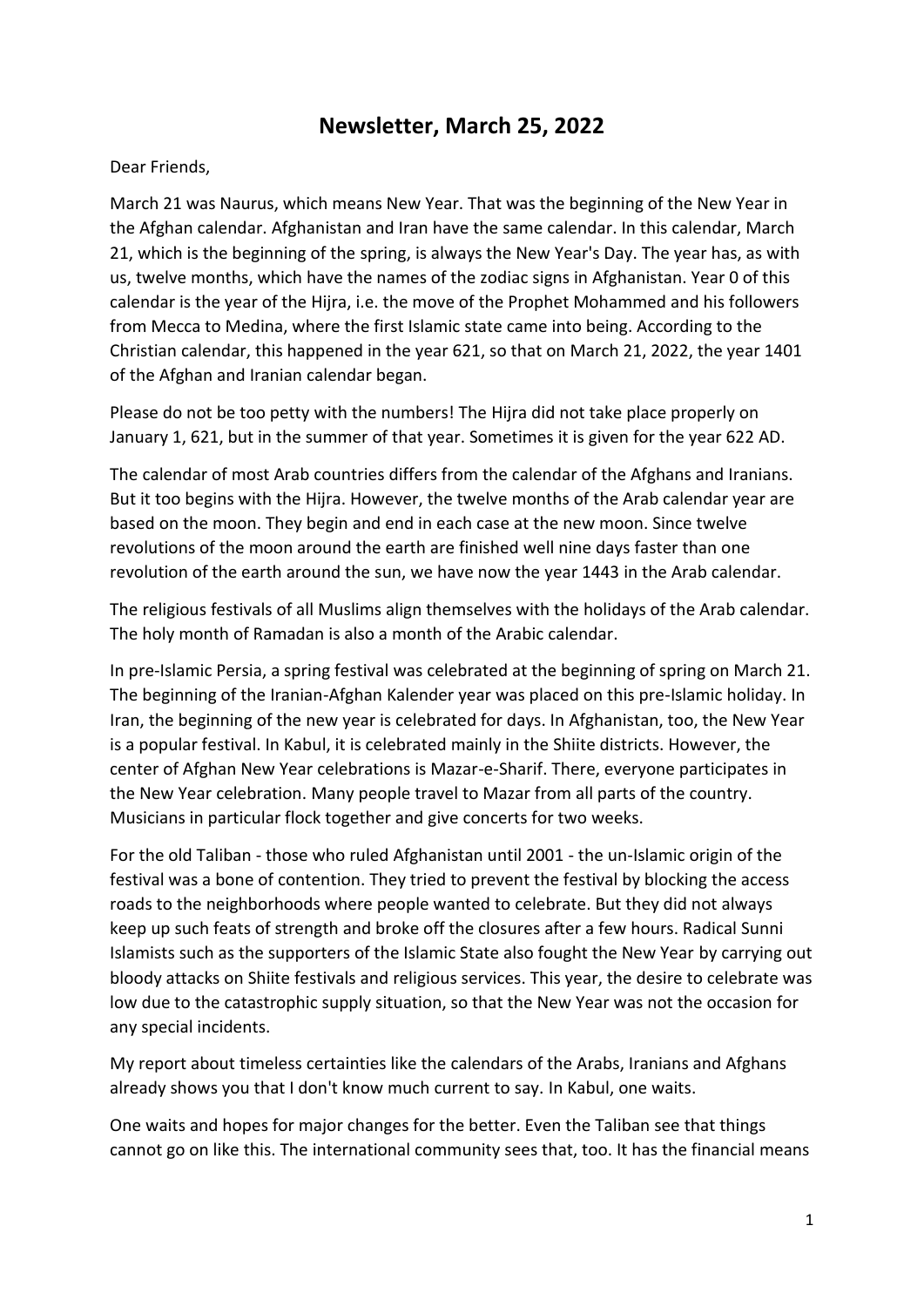to help and can set conditions for doing so, and presumably does so. This is the basis of people's hopes for change. But what changes could these be?

Food aid for the populations is certainly necessary. But how do you do it? It takes a lot of organizations with a lot of reliable people to make sure that everyone in Afghanistan gets their portion. At the turn of the year, in a situation that was not nearly as bad, there were many aid organizations, mostly foreign-run, that were able to organize such programs. But now?

First and foremost, the Taliban are completely divided and hardly in a position to make decisions. Certainly there is a lot of pressure from the international community to reopen schools for girls as well. Schoolgirls up to grade six were already going back to school. Now it was a matter of grades 7 to 12. On the second day after the New Year, the new school year began. The night before, it was announced that classes for tall girls would now begin again.

The next morning, the girls standing expectantly in front of the schools were told that they would have to wait a few more months. Many things still had to be sorted out. First and foremost, a school uniform for schoolgirls had to be developed that was compatible with the Sharia laws and the customs of Afghanistan.

This gives an idea of the ideas that haunt the minds of some Taliban chiefs. The course of the farce also shows that positions within the Taliban movement are very contradictory and completely unresolved. Considering that Afghanistan needs help and possible donors insist on teaching schoolgirls, it is very likely that the circumstances of schooling will still change considerably.

In the February newsletter, I reported that our staff had refused to start teaching now. The controversy surrounding the schooling of older girls shows that our colleagues have made the right decision. At first glance, the story hardly seems to concern us, because our teaching is elementary and not aimed at seventh grade students. But it does concern the age of the students, and we also teach adult women. Our partner ministry has rejected any teaching of girls in mosques. It also does not allow classes in private homes. As long as we have to come to terms with these "partners", we have no possibility to teach women or girls. So it makes sense to wait for a change in working conditions, especially since the prospects of that are realistic.

I could imagine that we would start teaching again as soon as the vast majority of our students are allowed to attend. We would start even if small groups - e.g. adult women - are excluded from classes at first and then look for ways and means to free ourselves from such restrictions. Moreover, in the provinces, the official regulations that apply in the capital are likely to be handled much more loosely. But the bulk of our classes are in Kabul, so it is right to be patient.

Finally, on a more positive note, Beheshta is a student of ours whose eye was injured in a fight with her siblings years ago. Saber, her father, brought her to Pakistan at that time, but did not have the money to pay for treatment. Last summer, he was back in Pakistan with his daughter. The ophthalmologist told him that the eye had since been lost and that a prosthesis would have to be inserted. Again, Saber did not have the money and traveled